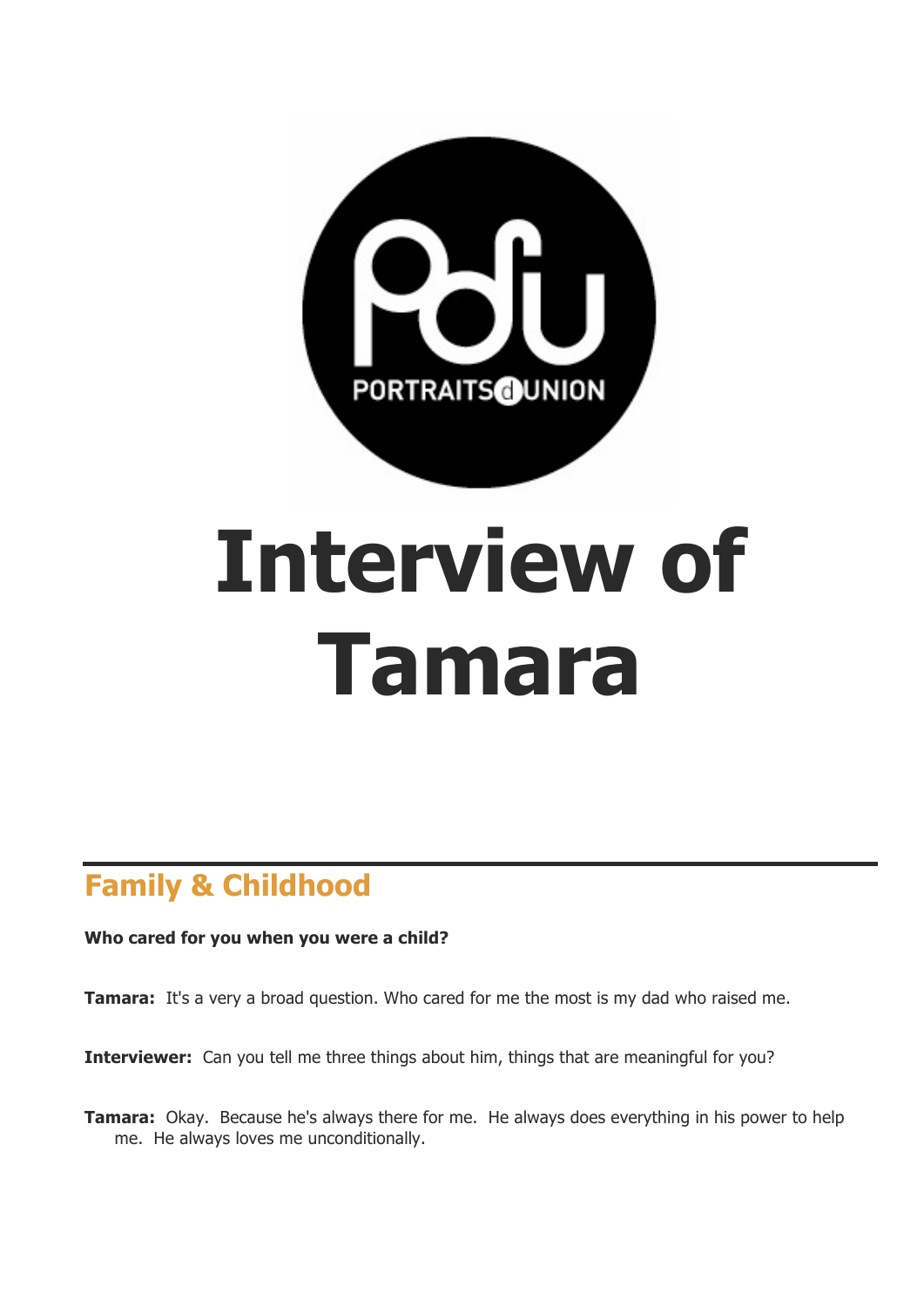- **Interviewer:** How does that manifest itself? Give me an example of two, three attitudes. You said "he loves me unconditionally", what makes you say that or how does it come about?
- **Tamara:** Well, for me the description of unconditional love is that someone loves you, and respects you for who you are, and whatever happens - it doesn't matter what you do, you know. So it's like even if you make mistakes, you can always go back to this person, and it's fine.

**Interviewer:** You have brothers and sisters?

**Tamara:** Yes, I do. Yeah. I have two little brothers, and one older brother, one older sister.

**Interviewer:** How did they help you grow up?

**Tamara:** I grew up with my little brothers until I was teenager or like a teenager. I'm very close with my little brothers, and then afterwards I also became close with my older siblings. They helped me a lot. They support me a lot too.

**Interviewer:** What kind of interactions you have with them? What kind of help?

**Tamara:** Well, whatever I need I guess. Like friends they help each other out, you know.

**Interviewer:** Someone else who made a difference in your childhood?

- **Tamara:** I had two ex-boyfriends who are also very nice, and supported me a lot. Yeah. I guess you can say that they made a difference.
- **Interviewer:** Do you remember a moment when you were a child, when you felt very special in the eyes of somebody?

**Tamara:** Yes, always in the eyes of my dad.

**Interviewer:** Is there any, I would say, concrete moment or concrete case?

**Tamara:** Because he always thinks that I can do anything or everything. I don't know what's the correct word; everything, I guess.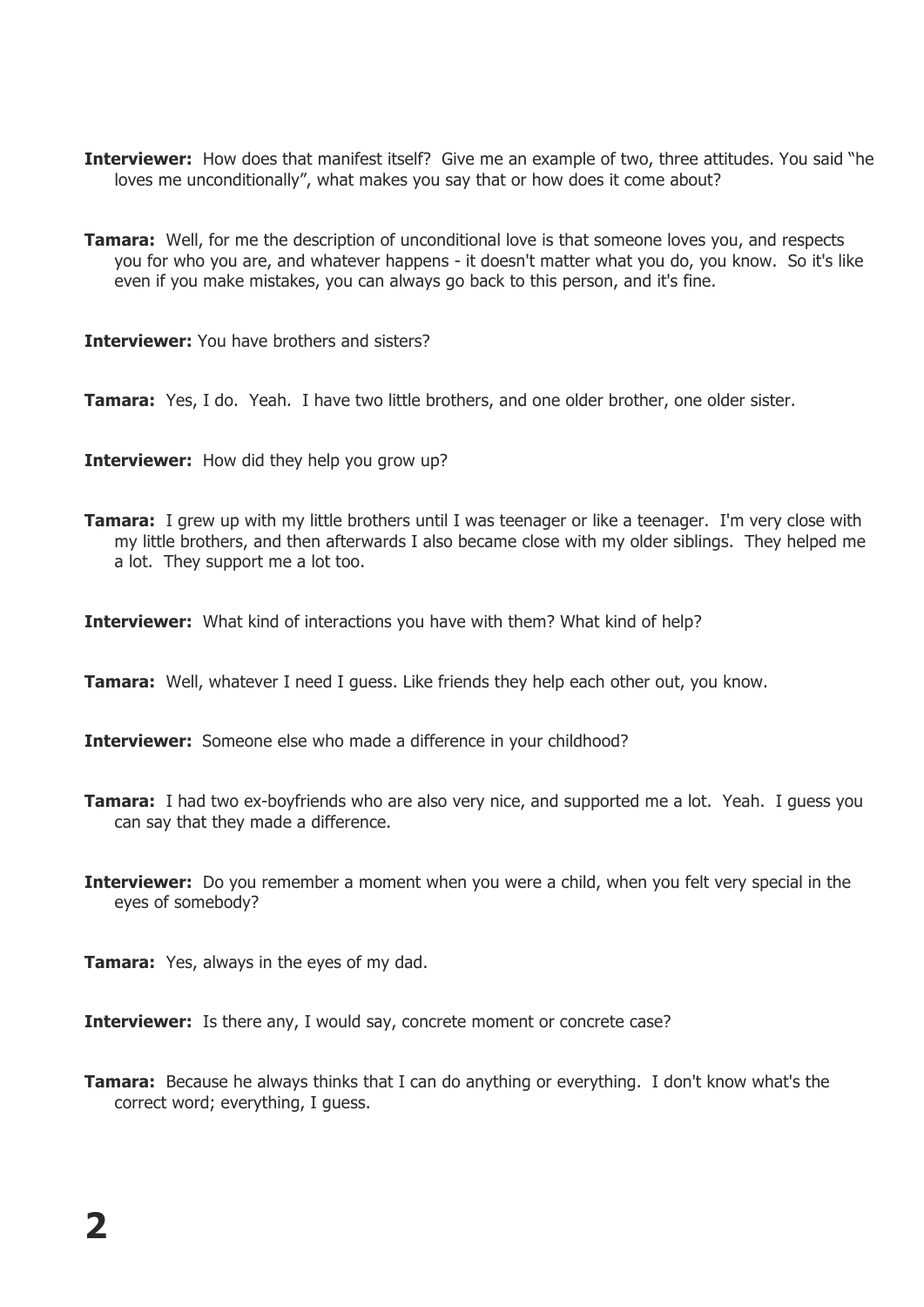**Interviewer:** So it's the confidence that he has in you, and he shows that to you?

**Tamara:** Yes. Even if it's not always true, haha. That's what makes it so special.

# **Growing**

#### **When did you feel that you had become an adult, and how do you define it?**

- **Tamara:** I think the first time that I thought that I'm more mature or an adult I guess is when I moved to New York. For me the definition of an adult is when you make choices which don't only affect yourself, if that makes sense?
- **Interviewer:** What are the good memories from childhood? What are the differences between childhood and now?
- **Tamara:** I'm grateful for my entire childhood with its ups and downs. I don't even think that there are bad times, I think everything teaches you so much - so you should be grateful for them as well, if that makes sense. So yeah, there's nothing I would say I wouldn't have wanted to have or would have wanted to be different.

#### **Between being autonomous, and being cared for, where does your heart lie**

- **Tamara:** What is autonomous?
- **Interviewer:** Autonomous, meaning you do things on your own, and you fend for yourself. You have to take care of yourself, but you are free to do what you want. Being cared for is when someone is providing you with what you need or comfort, and things like that. Where does your heart lead you? What do you prefer fundamentally?
- **Tamara:** Oh, I see. Well, I think one definitely has a preference which would be for me, being more alone, and autonomous. In the end, in reality, you need people to help you, you need them, because you can't do everything on your own. That's the reality.

#### **Has anything changed in recent times that you believe made you a better person?**

**Tamara:** No. I don't know.

**Interviewer:** You were good from the start?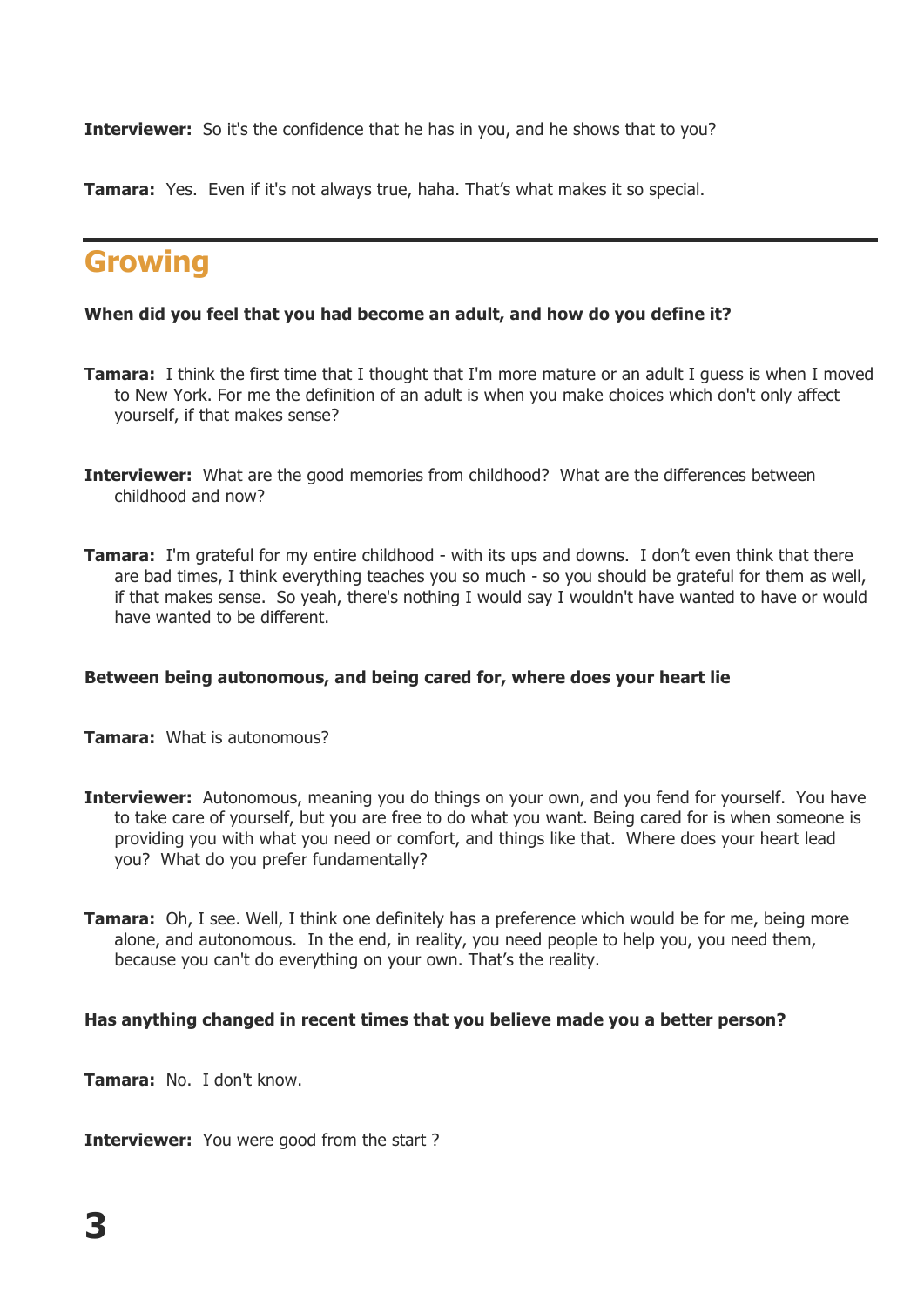#### **Tamara:** (Laughs)

**Interviewer 2:** She was always a good one.

- **Interviewer:** So no moment where you said, I'm happy I moved on, or I'm happy I'm not doing this compared to what I was doing before, and that makes me a better person.
- **Tamara:** Okay. Well, there are definitely things I'm happy about. Maybe I can't be friendly with the term "better person", because that could imply that I wasn't a good person before and I don't even know if I'm a good person now. The term is a little bit weird to me. Yeah, I'm definitely happy about being able to live and work in New York now, and like yeah, that's what I'm definitely happy about.

**Interviewer:** Is that a move that you have decided yourself, that you have organized yourself?

**Tamara:** Well, you can't say that - again - it's not myself only. I had a lot of support. For instance, I got a scholarship - Fulbright scholarship - which made me able to come to the US, and study here. And my dad helped me a lot because you also have to eat and, you know, live somewhere. And pay the remaining percentage of the tuition fee. My dad has supported me a lot. Not only financially, also emotionally, I can always tell him how great or shitty my day was. Then, you know, everyone who helped me with my applications, all the essays or, like, whatever I had to write, and provide. So yeah, I had a lot of help from friends and my family.

**Interviewer:** How long ago did you move to New York?

**Tamara:** In September it's two years.

**Interviewer:** So quite recently.

**Tamara:** Yeah, I can't say anymore one and a half years. It's about two years.

**What makes you beautiful?**

**Tamara:** I don't know.

**Interviewer:** What do you think?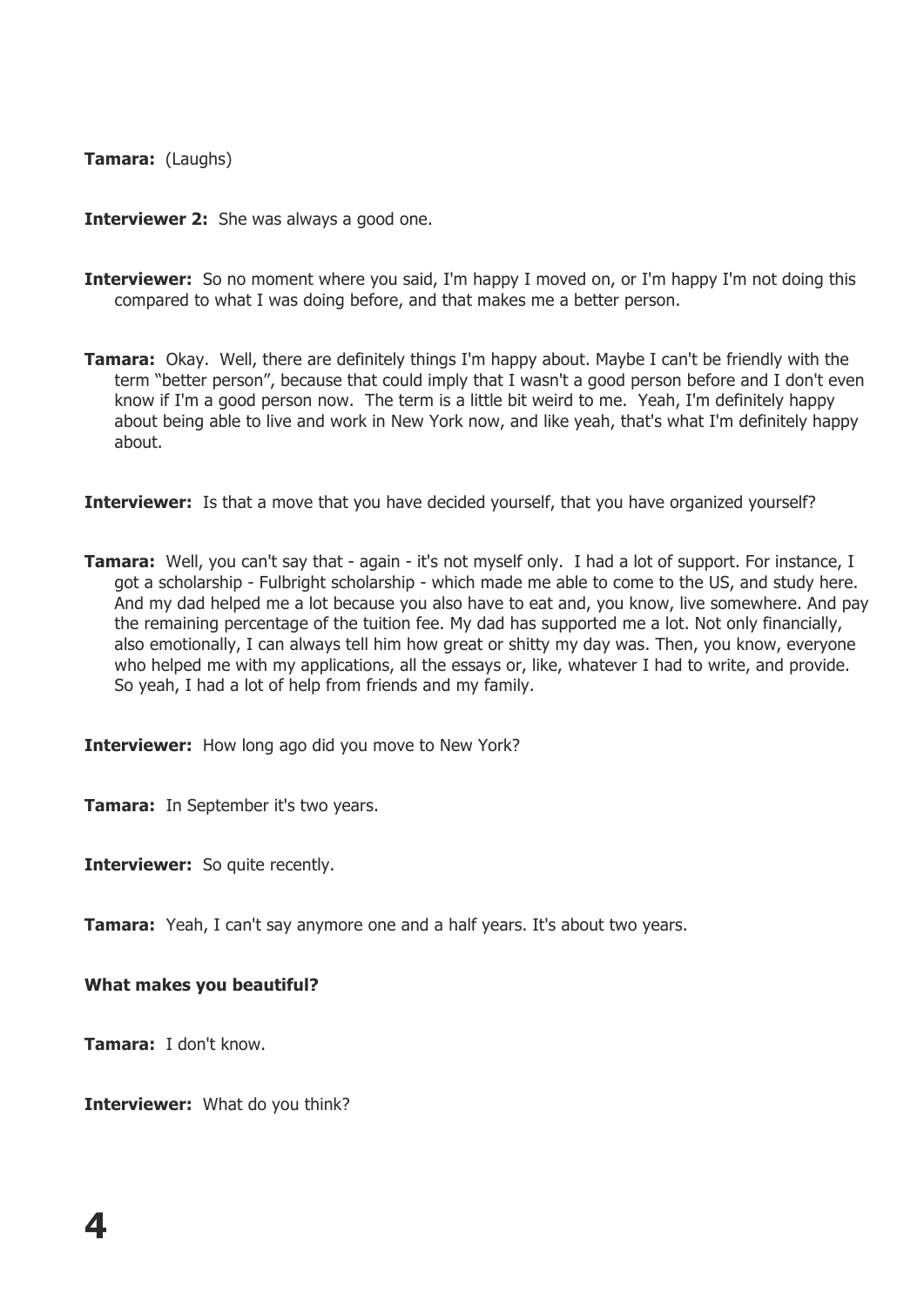- **Tamara:** I think beauty is a choice made by the viewer. For instance, the same way I decide for myself that this person is beautiful - someone else doesn't agree and doesn't see it this way. And both answers are correct. Because they are opinions. And everyone has a different opinion. So if you say I'm beautiful then that's your impression. I think it always depends on the one who's sitting across from you, you know. So I can't answer that question.
- **Interviewer:** Do you define beautiful more as a physical characteristic or more as an attitude based characteristic?
- **Tamara:** Well, for me it's always more attitude. Of course, you can also say that it's physical, but I would then rather say that people are pretty or they're good looking, you know, not beautiful. Because beauty comes from the inside, it's a character or a way a person express themselves or what they do. When someone is beautiful they're also a bit magical to me.

## **Friends**

#### **Can you think of three objects that your friends would associate with you?**

- **Tamara:** Can you give me an example?
- **Interviewer:** I remember I had a friend. Every morning at around 11 a.m., she would open a can of Coke, and drink it. The Coke was kind of the sacred moment in the morning where she would have a pause at work.

Unfortunately, she passed away; that was a sad story. When we spoke of her afterwards, everybody said, you remember every morning when she used to bring that can of Coke that was part of what was representing her.

It can be something that has to do with, you know, your trait, your traits of character. If you like skateboarding, and you're just wild on the sidewalks, you might have a skateboard as an object that represents you, but it's really open. Think of it maybe for a while and let it run at the back of your head.

We'll come back to the question a bit later.

**Tamara:** Thank you.

#### **What are you known for by your friends? What do they tell you about yourself?**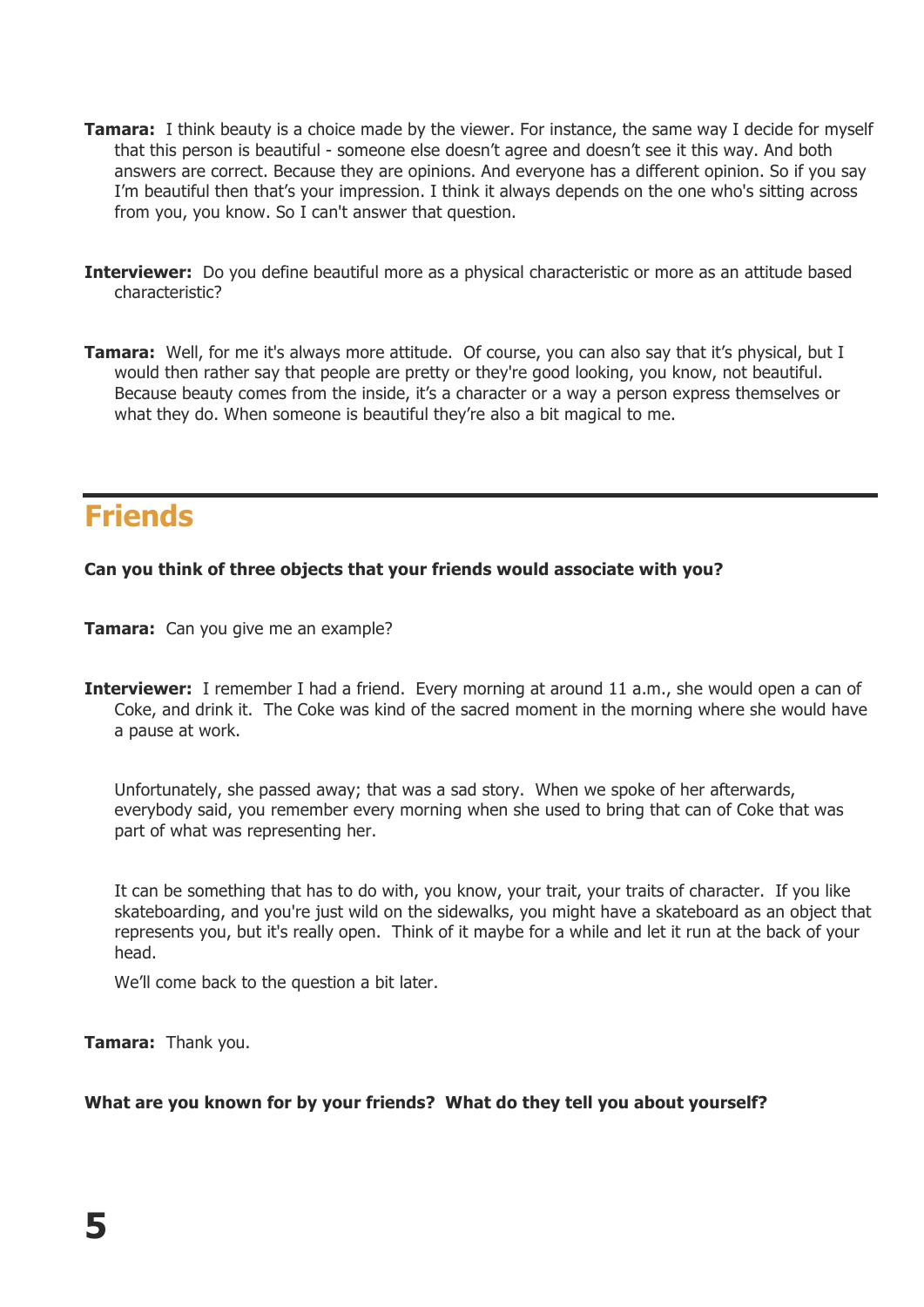**Tamara:** Well, I guess I can be very stubborn, and a perfectionist, which can be very annoying, and that everything has to be a certain way, I guess.

 Then, I can forgive very easily, and work things out, but on the other hand, I can also move on very fast if something is just not working out.

**Interviewer 2:** I told you, she's precise.

**Interviewer:** Yeah, I heard you (smiles).

**Tamara:** Yeah, it was like how many questions do you have for one-and-a-half-hours? (Laughs)

- **Interviewer:** No, it really depends. Some questions can open a whole field. If you want to tell a story, it can take a while. For me it's very important that the interview runs at a pace that is fine with you.
- **Tamara:** Right. Yes. Some editor just told me, "oh, can't you write more", like "why are your answers so short". So I've been definitely told this in the past, but it's like: these are the answer I want to give, you know.

#### **What was the last gift that you gave to someone?**

- **Tamara:** Two days ago a big flower bouquet, and empty book and a little teddy bear. I gave it to my friend Siqin, because she helped me when I came back from Germany, and she let me stay with her for a while when I came back, and I didn't have an apartment yet. Yes, she helped me a lot. And I wanted to say thank you. Yeah. She likes to write so I bought her an empty book so she can write something.
- **Interviewer:** If you go back to the three objects question, if you think of three objects that would that your friends would associate with you, and why would they associate them with you. Has anyone any object come up in your head?
- **Tamara:** Do you know Family Guy, the TV series?

There's an app or something where you can make your own characters, you can be a "Family Guy". It's so funny, you should check it out. I was playing it with two other friends. We were starting to make the characters on our own, but then we realized - we should let the other person do them for each other. So my friend made my character wear black clothes only.

So I guess that's something I could maybe be identified with.

Yeah, that's the only thing I came up with.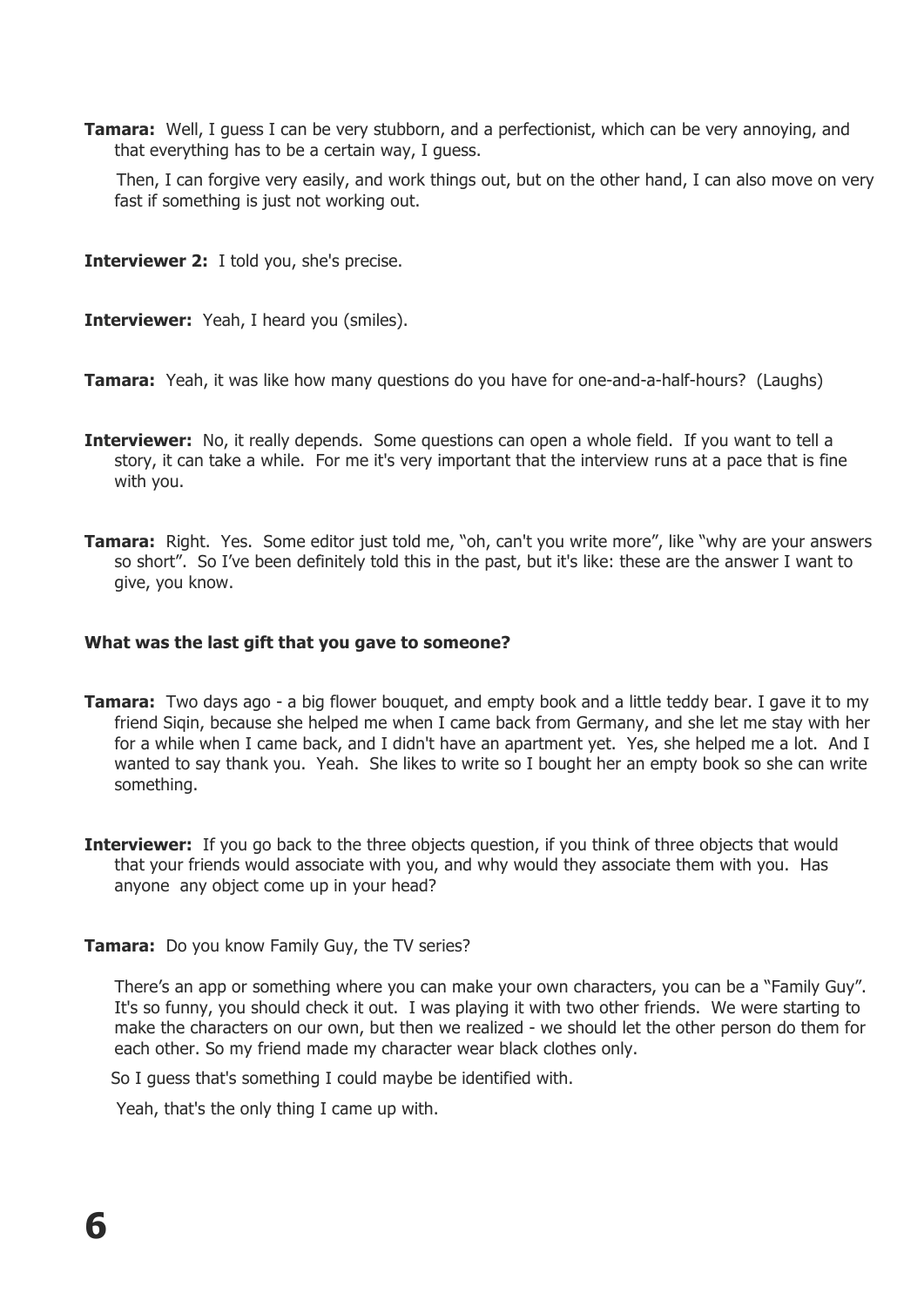- **Interviewer:** That's cute. The black is the color of photographers so that they don't reflect in their images. Does that make you choose it?
- **Tamara:** No. Haha. I just feel comfortable in black. It's comfortable but still elegant, it's simple but still determined.

### **Life**

#### **What is hard when you get up in the morning?**

**Tamara:** I think for me sometimes the hardest part is falling asleep, I'm a nightowl.

I don't meditate. I don't have any rituals so I just wake up, shower, get dressed, and leave the house. That's pretty much it.

#### **What is your most pleasant moment that you regularly go through in a day or in a week?**

**Tamara:** When I achieved something, I think that's a very good moment. When a new job is coming up or I wrapped up another job or you know sometimes it's just a nice message from my family or my friends.

#### **What makes you happy when you've done something with someone?**

- **Tamara:** Can you give me an example?
- **Interviewer:** Well, I also like photography. When I've done a photo shoot with a model, the interaction with that person for me is extremely satisfying because it's a joint creation. What satisfies me is when I see the enjoyment I was able to generate also with the model, that is not just unidirectional. So when there's a good exchange that isn't unidirectional is one thing that satisfies me a lot. That would be an example for me regarding that question.

**Tamara:** Photoshoots used to make me happy, now Film shoots make me happy - a lot !

#### **On the opposite, what makes you sad?**

**Tamara:** I think I am very good in taking criticism, when someone tells me why they don't like something. I think what I'm not good at is dealing with someone who is mean, like, if there's no reason to insult someone or be mean about something, because they have a problem with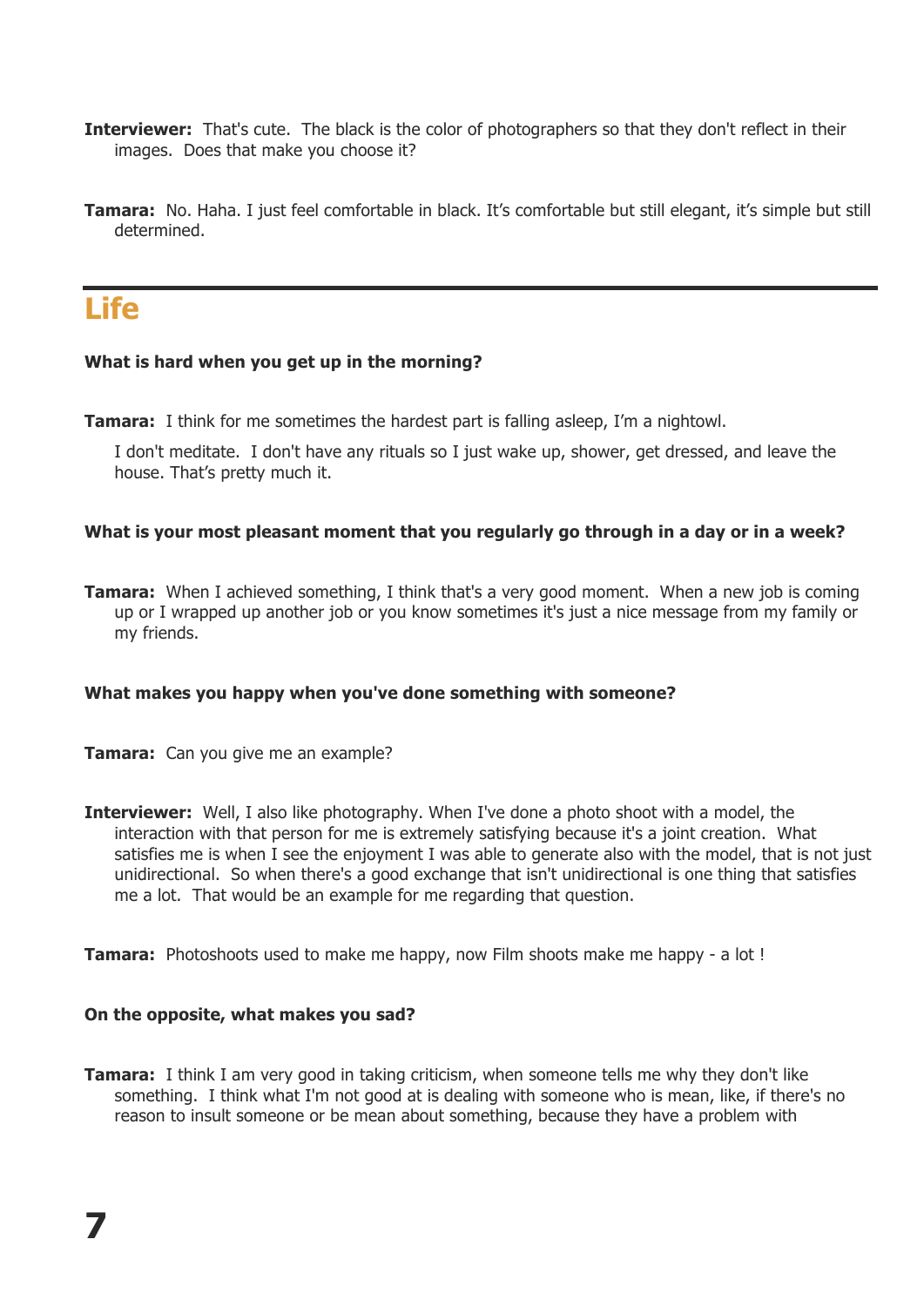themselves or someone else, they're anxious and not confident, I guess that makes me sad. But sometimes I also don't care. It depends on the person.

#### **What is your favorite tradition?**

- **Tamara:** Christmas. It's because I spend time with my family. There's also been Christmas eve's where I was only with my dad, which is very nice.
- Christmas holidays are the only four days a year where nobody bothers you about anything, literally. You can just eat and drink as much as you like.

#### **What puts you at ease with other people or what unsettles you?**

- **Tamara:** In my personal life?
- **Interviewer:** When you interact with people personally or professionally, whatever makes sense for you.
- **Tamara:** I mean, professionally it's a different topic. Because I think as long as everyone does their job, I'm very comfortable, you know. In my personal life, I don't like when people judge how somebody looks or dresses. It doesn't unsettle me, it just says a lot about the person who is saying it.

#### **What would unsettle you or make you uncomfortable?**

**Tamara:** Well, I just think that people who are so concerned about how somebody looks, don't have a character I can agree with, if that makes sense or I don't match with, I think that's a better way to say it.

# **Caring**

#### **Who takes care of you?**

**Tamara:** Regarding what?

**Interviewer:** On mostly daytoday basis or regular basis if you need something, if you need help, who can you go to and who gets it for you, if anyone?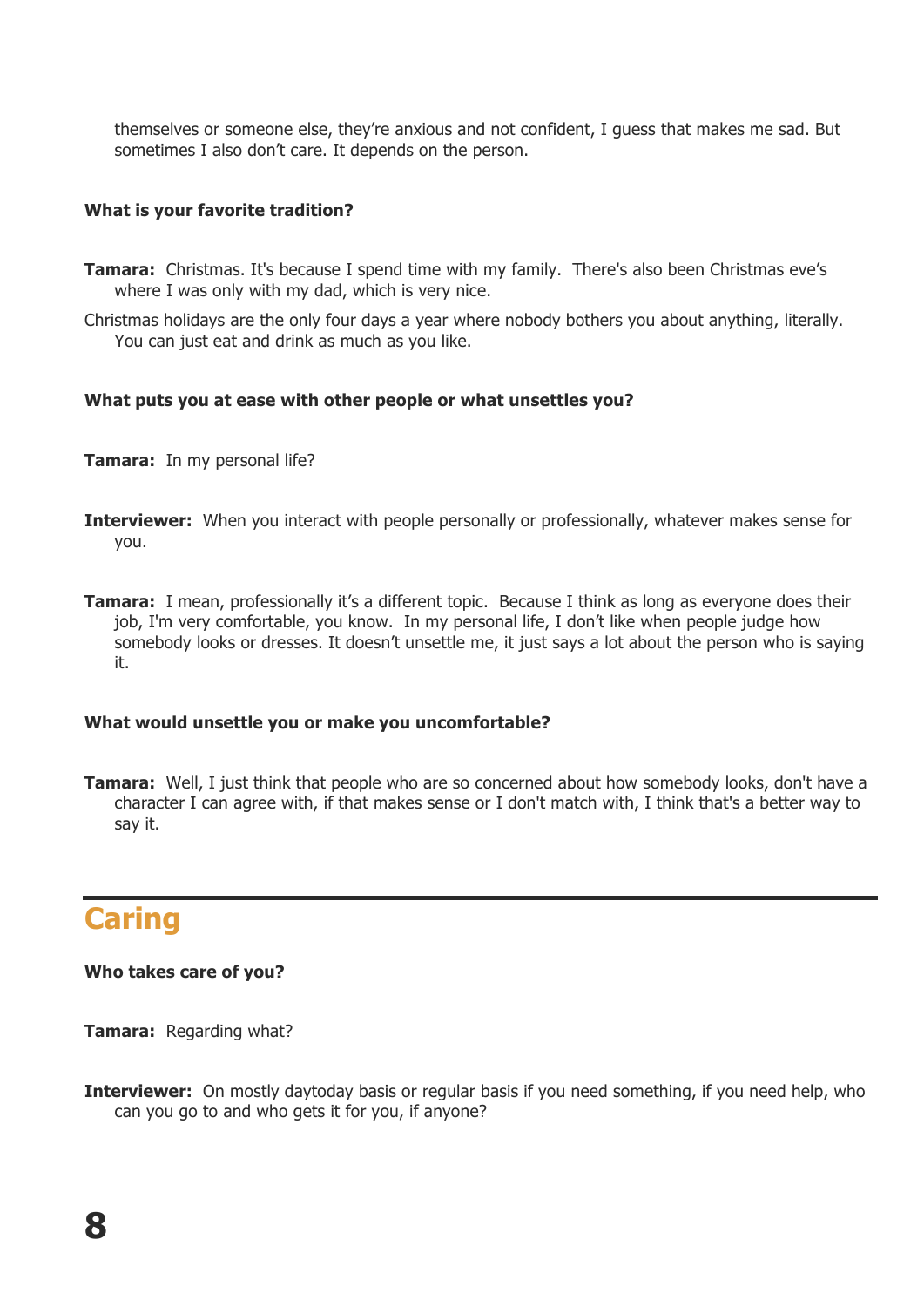**Tamara:** I mean, financially, I'm taking care of myself. If that's the question.

- **Interviewer:** Yes, so you're pretty much, at the moment, dealing with daytoday life on your own. You have relationship, but not, I would say, kind of living together and one taking care of the other or something like that?
- **Tamara:** Oh, I see. No, I'm single.

#### **Who are the people that you care for?**

**Tamara:** Well, I don't have children, so this way I would say, I'm not taking care of anyone.

#### **What is your superpower and how do you use it?**

**Tamara:** I was told that I can be very persuasive. Yeah, I quess that's my super power.

#### **How would you describe the color yellow to somebody who's blind?**

**Tamara:** Well, I mean it can be a warning signal, but it can also be a very bright and warm color. I guess it's a matter of perspective.

## **The World**

#### **Do you see or do you find if there is someone out there doing something right at the moment?**

**Tamara:** Definitely. Everyone is doing *something* right.

**If you had a magic wand and you could roll back something that happened in the past, in your past, or more generally, in the whole world's past, what would it be?**

**Tamara:** In the whole world's past?

**Interviewer:** In the whole world. Anything that you would undo if you could?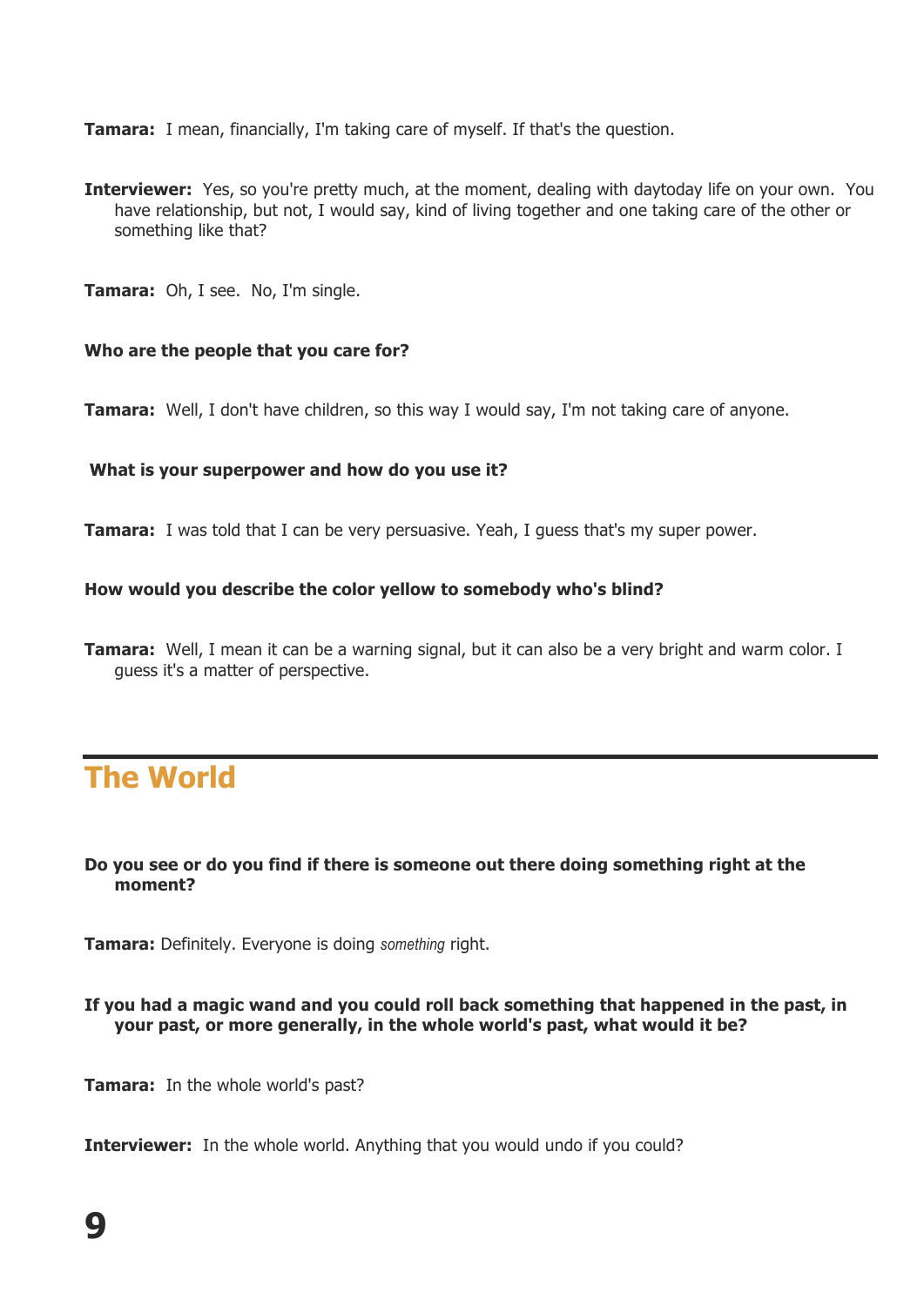**Tamara:** Well, I think that wars are always something which I would undo if I could, and prevent them from happening in the future. Because so many people die. I don't think there is anything which could justify that. I mean Germany is the best example.

 And regarding my own personal life, there is nothing I would want to wipe out because I think, you know, it's like a puzzle. It only becomes the whole picture when all the pieces are included.

## **The future**

#### **Where do you see yourself in the next few years?**

- **Interviewer:** Where in the generic sense, not necessarily in a geographical sense? What do you want to be doing or where do you think you could be that would make you happy?
- **Tamara:** Right here in New York. I think that would make me very happy.

**Interviewer:** So, you found your home here?

- **Tamara:** Yes, I think so.
- **Interviewer:** What gets you most excited about it? What is the greatest thing you see coming out of that?
- **Tamara:** I really like the people who live here. New York is a city with a lot of diversity, which makes it so interesting and so comfortable. Most People accept other people how they are, and I really appreciate that. I think that's great and I think that's how it should be. Of course you always have some responsibilities, but it's a very free city I would say.
- **Interviewer:** I once saw a sign that said, why should I go to therapy when I can live in New York and be weird all I like? I thought that was very nice.
- **Tamara:** That's very good, yeah. There's another ad (from Seamless), not as good as yours, but it says something like, we provide all American food. Then it said Chinese, Vietnamese, etc. all those different nationalities. I thought that was nice, because this is, in the end, what New York is, so many different lives, different cultures combined in one.
- **Interviewer:** Yeah, it's a really cool well, it's a great melting pot as far as I see it here. I share the excitement of all the possibilities that are here and the way people live together. It's very different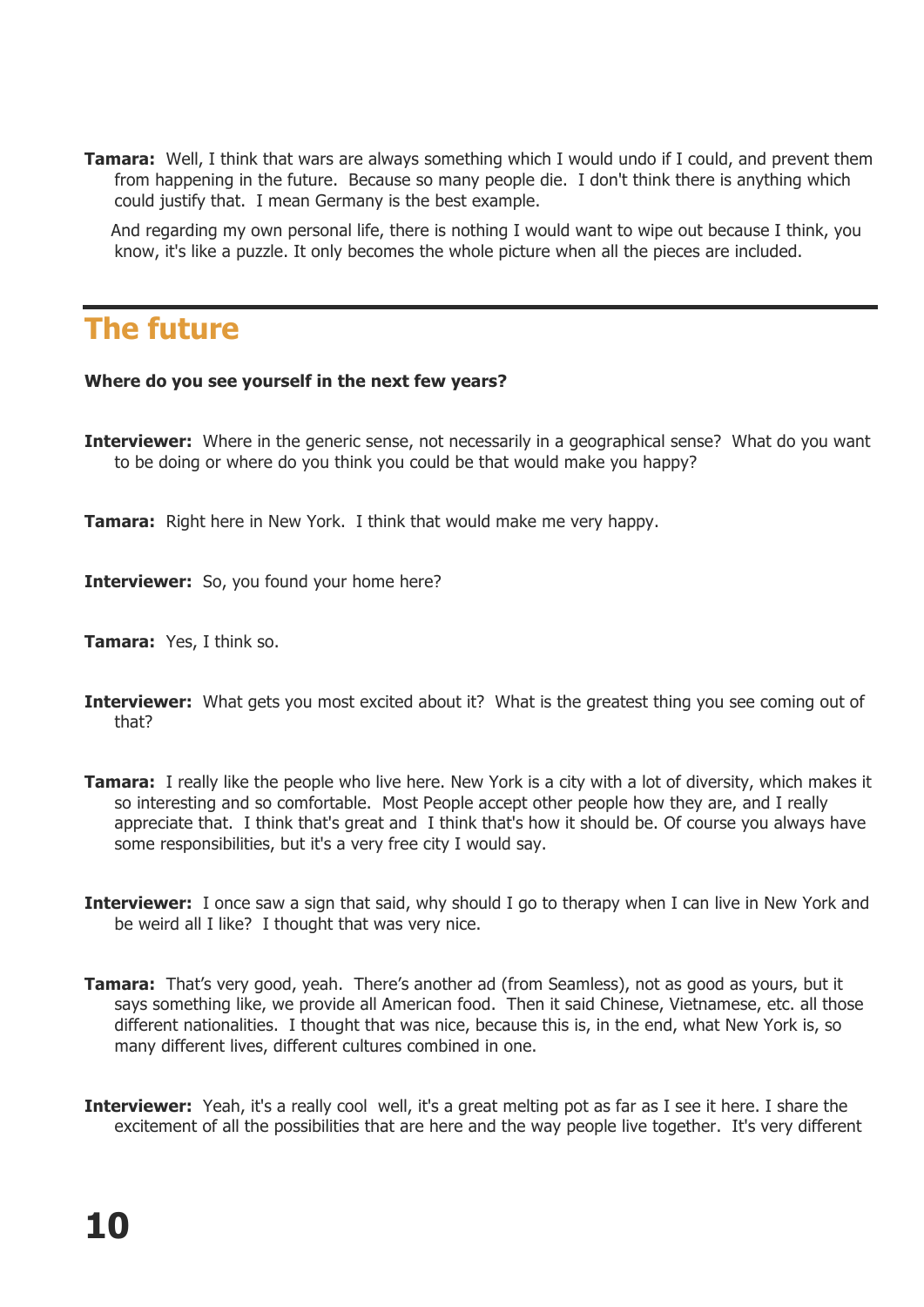lifestyles, but all meshing into one another both in terms of social class, of income class, of ethnicity, of lifestyle. So it's an absolutely wonderful place for that.

**Tamara:** Yeah, I agree.

**Interviewer:** Are you living the dream? You are living the dream from what I understand.

**Tamara:** Well, even if I'm not in New York, I always feel good where I am, if that makes sense. But of course, there's some sort of, like, the best possible way to where someone could be or where I could be. Yeah, that's definitely here and where I am right now.

## **Closing**

#### **Would you have a message or anything that you would like to say to anyone who is reading your interview?**

**Tamara:** I think it's important to always respect other people and be kind to them.

 Since it just happened the other day I'm referring to Kate Spade. I believe that one can say that she didn't want to live anymore, and I read an article, which said, that it's a very a rough world and we should be kind to each other. I really liked that statement. There's no reason to be cruel to each other, if that makes sense.

#### **What would be the impression that you would like the people who have read your interview to walk away with?**

**Tamara:** Well, I think it's like whatever you hear, whatever you see, I think there're things you can take away where you say, oh yeah, I can agree with that. Or you say, oh no, that doesn't make any sense to me. I think if they can take away something, that's great. If not, that's also totally fine. Everyone should be able to have their own opinion.

I hope I didn't waste their time too much, haha.

- **Interviewer:** "Now that you've read everything, if you don't like it, unread it". (Laughs) No, I think that makes a lot of sense. I want to thank you very much for that.
- **Tamara:** You're very welcome. Thank you.
- **Interviewer:** Thank you very much for having accepted our invitation to answer our questions and for taking the time to come here. It means a lot to us.